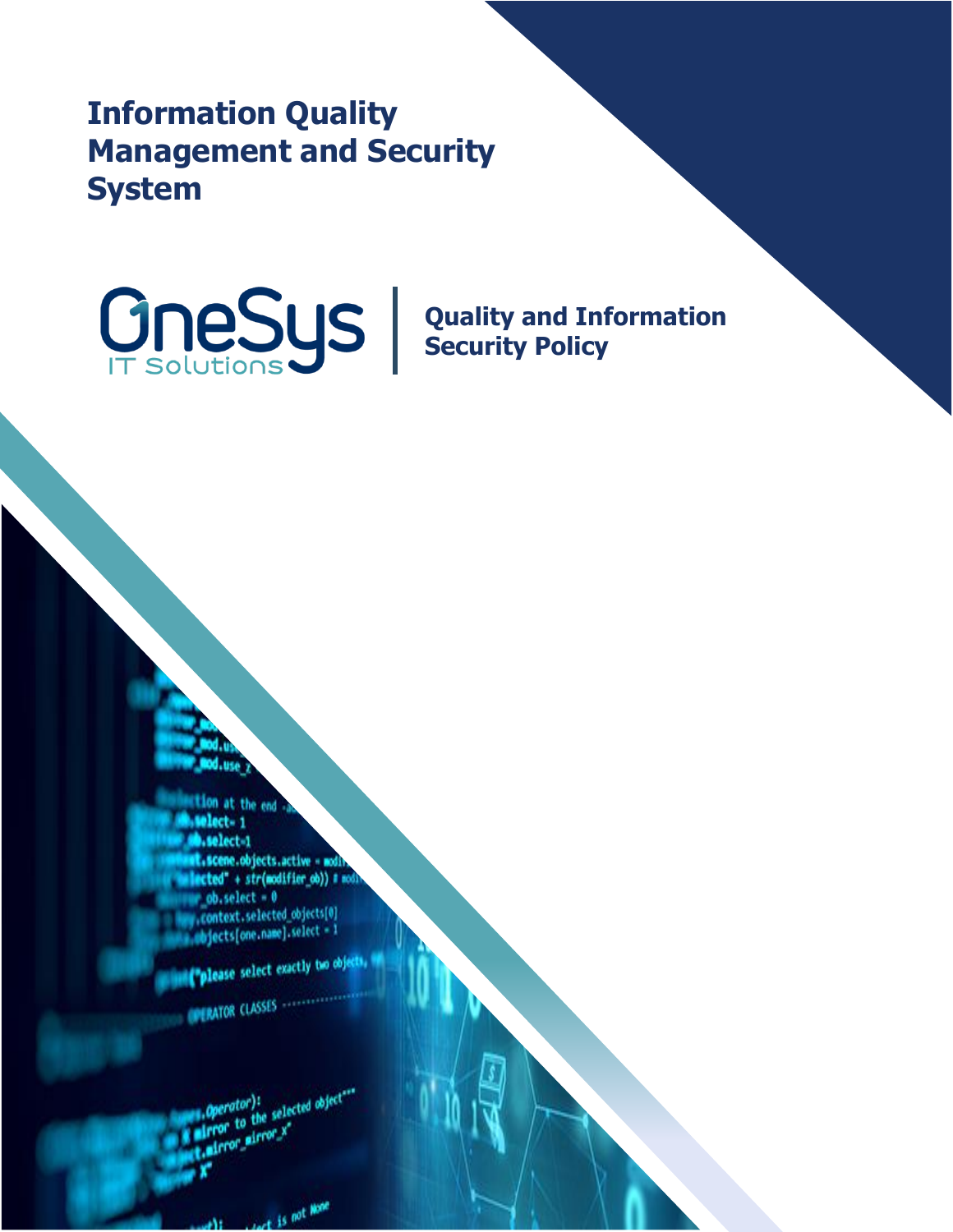

| <b>Approval Table</b>                           |                                     |                      |
|-------------------------------------------------|-------------------------------------|----------------------|
| <b>Name</b>                                     | <b>Position</b>                     | <b>Signature</b>     |
| <b>Dimitris Panos</b>                           | <b>CEO</b>                          |                      |
| Filopimin Chorafas                              | <b>Information Security Manager</b> |                      |
| Filopimin Chorafas                              | <b>Quality Manager</b>              |                      |
| <b>Changes compared to the previous version</b> |                                     | <b>First edition</b> |

### **Generally**

**OneSys IT Solutions** Quality and Information Security Management System includes the following.

#### **Provision of Design Services, Development, Operation and Software Application Support.**

The overall policy of our Company, regarding the areas of Quality and Information Security, of the Services and Products it offers to its customers, expressed with the principles and beliefs of the Administration in these areas and provides directions to other executives for their administration, while in line with the overall strategic direction of **OneSys IT Solutions**.

## **Information Quality and Security Policy**

This statement reflects the policy of **OneSys IT Solutions**, for the development, implementation and continuous improvement of an Integrated Management System, concerning Service Quality and Information Security, that meets the requirements of **ISO 9001:2015 and ISO 27001:2013**.

Our Integrated Management System Policy, is based on the fundamental principles of measurement and programming and our commitment to continuous improvement in the areas of Service Quality and Information Security. This is achieved by creating, implementing and reviewing objectives, which are documented and monitored within the company, in the context of the continuous improvement of our services and to which **OneSys IT Solutions** Management is committed.

We are also constantly reviewing the suitability of our integrated management system, processes, technological advances, our working methods and potential risks, combined with the requirements and expectations of our customers, of our employees and any person or organization interested in the company, to ensure that our overall system is appropriate for the nature, scale and impact of the services provided by the company.

#### **More specifically, OneSys IT Solutions is committed to the following.**

• Satisfies or exceeds the requirements of its customers in relation to the Quality of Services it provides, as well as the Information Security it manages.